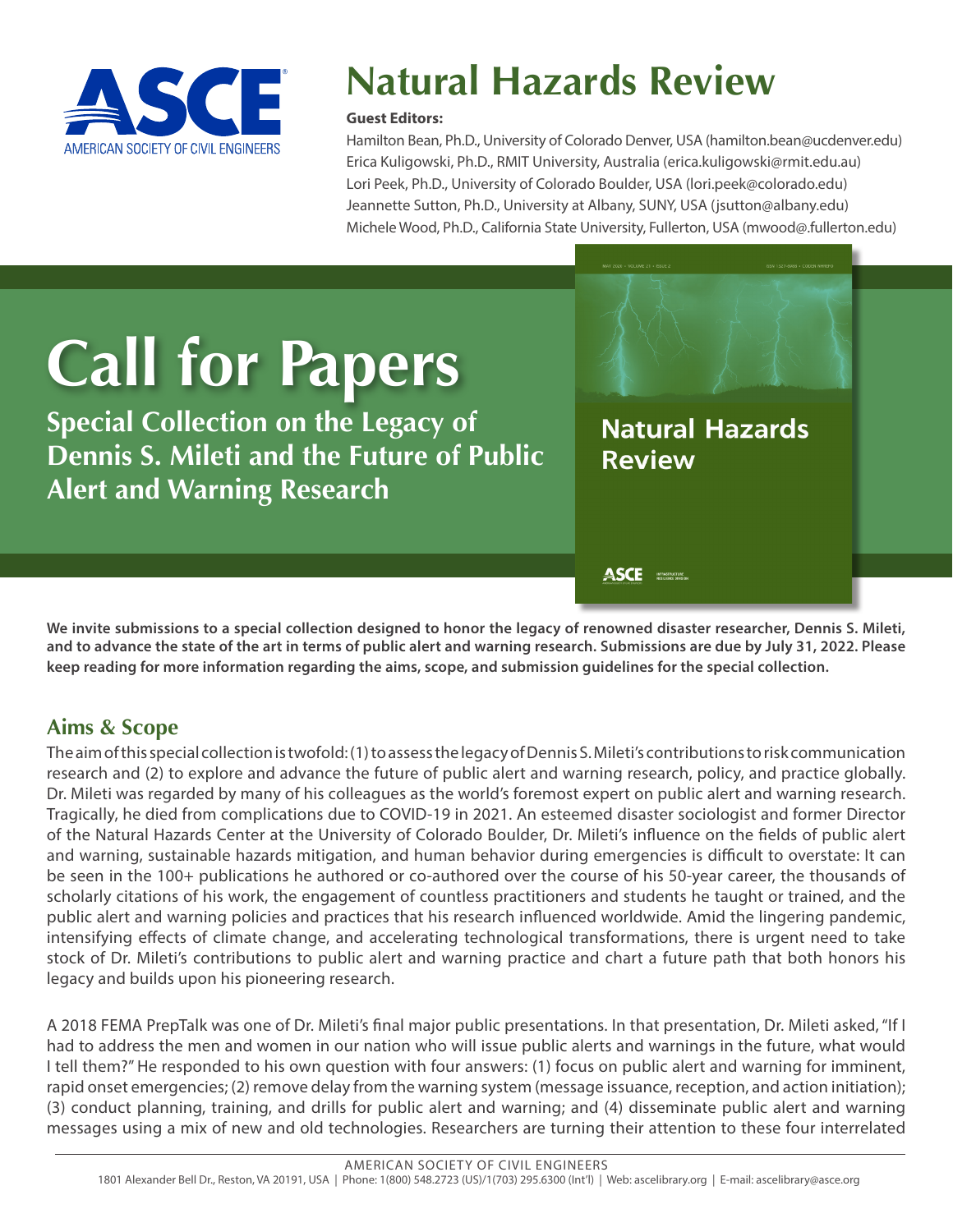### **Natural Hazards Review**



## **Call for Papers**

**Special Collection on the Legacy of Dennis S. Mileti and the Future of Public Alert and Warning Research**

approaches, among many others, in response to national as well as global guidance, such as the Sendai Framework for Disaster Risk Reduction 2015–2030.

#### **Topics of Interest**

We invite authors to submit theoretically-grounded research-based papers on innovative approaches, technologies, policies, and practices that will help to further improve both access to public alert and warning systems for all hazards and the efficacy of those systems and messages in the decades ahead. Topics of interest include, but are not limited to, the following:

- Critical review and assessment of Dr. Mileti's contributions to public alert and warning research and related fields and disciplines.
- How to improve public alert and warning for imminent, rapid onset emergencies as well as in the context of more complex, slow onset disasters.
- How to improve public alert and warning in increasingly diverse and complex communication ecologies locally or globally.
- How to remove delay from the public alert and warning system—including message issuance, reception, and action initiation.
- The role of demographic characteristics, culture, ideology, economics, politics, and other factors in shaping the development and use of public alert and warning systems.
- Effective approaches to planning, training, and practicing (i.e., drills) for increased situation awareness and public alert and warning readiness.
- The role, influence, and outcomes of new public alert and warning technologies.
- The influence of false, missed, or inaccurate alerts on public perception of hazards and how to turn these "failures" into potential learning opportunities.
- The impact of changes in populations, technologies, climate, and other factors on future public and/or organizational response to alerts and warnings.
- Assessments of public alert and warning infrastructure, public policy, public education, and ethics.
- Innovative methods for measuring and predicting community responses to public alert and warning messages under different environmental, social, and/or technological contexts and disaster scenarios.